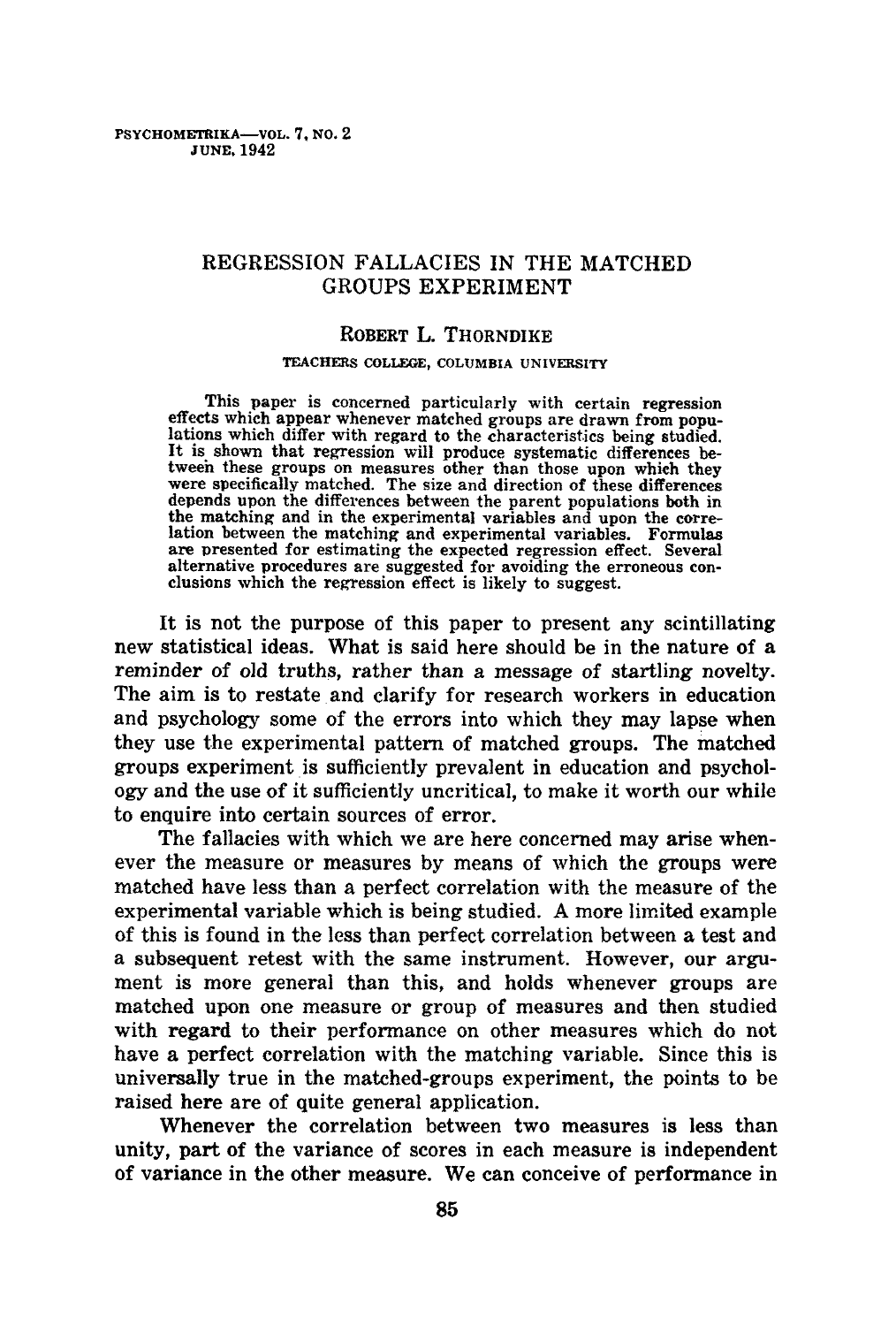each test as made up of two parts—a part common to the two tests and a part unique to the particular test. Those individuals who receive high scores on test  $X$  do so in part because they possess large amounts of whatever is common to  $X$  and  $Y$ , in part because they possess large amounts of whatever enters into  $X$  score but not into Y score. (We have no concern, for the present, as to what this specific element is, i.e., whether it is "specific factor" or "error of measurement.") Since the specific element in test  $X$  and the specific element in test  $Y$  are unrelated, those individuals who possess large amounts of the  $X$  specific will, as a group, possess just average amounts of the  $Y$  specific. The total group of those found to deviate from the average in test  $X$  in a certain amount and direction will also deviate from the mean in test  $Y$  in the same direction. They will not, however, deviate in the same amount. Whereas in test  $X$  both the specific and the common factor combined to produce the deviations in those who were *selected because of their deviant X score,* in test Y only the common factor is at work. The result is that those selected as falling H standard deviations above the X mean will fall  $Hr_{xy}$  standard deviations above the  $Y$  mean, and vice versa. The  $Y$  scores will regress towards the mean by an amount which is a direct function of the size of the  $X$  deviation and an inverse function of the correlation between  $X$  and  $Y$ .

It is important to point out that the regression of scores upon a second test is toward the *mean of the population from which the cases were selected,* and which they truly represent. If a ninth- and a twelfth-grade population are tested with an intelligence test and a reading test, it will be found that the twelfth graders above the *twelfth grade mec~n* in intelligence will tend t~ drop down toward the *twelfth grade mean* in reading score (when scores are expressed in standard deviation units). However, twelfth-graders who are above the total group mean but below the twelfth-grade mean will tend to regress vp toward the twelfth grade mean--not *down* toward the combined population mean. Similarly, the ninth-graders will regress toward the ninth-grade mean. By the same token, if we study, two groups of 10-year-olds, one group drawn from a private school catering to executive and professional families and the other from an orphanage or an institution for retarded children, we must expect the deviant individuals in each group to regress toward the mean of population from which they come, and not toward some hypothetical average of 10-year-olds in general.

This point can be illustrated by an empirical comparison of data from a group of 8- and 9-year-olds and a group of 12- and 13-year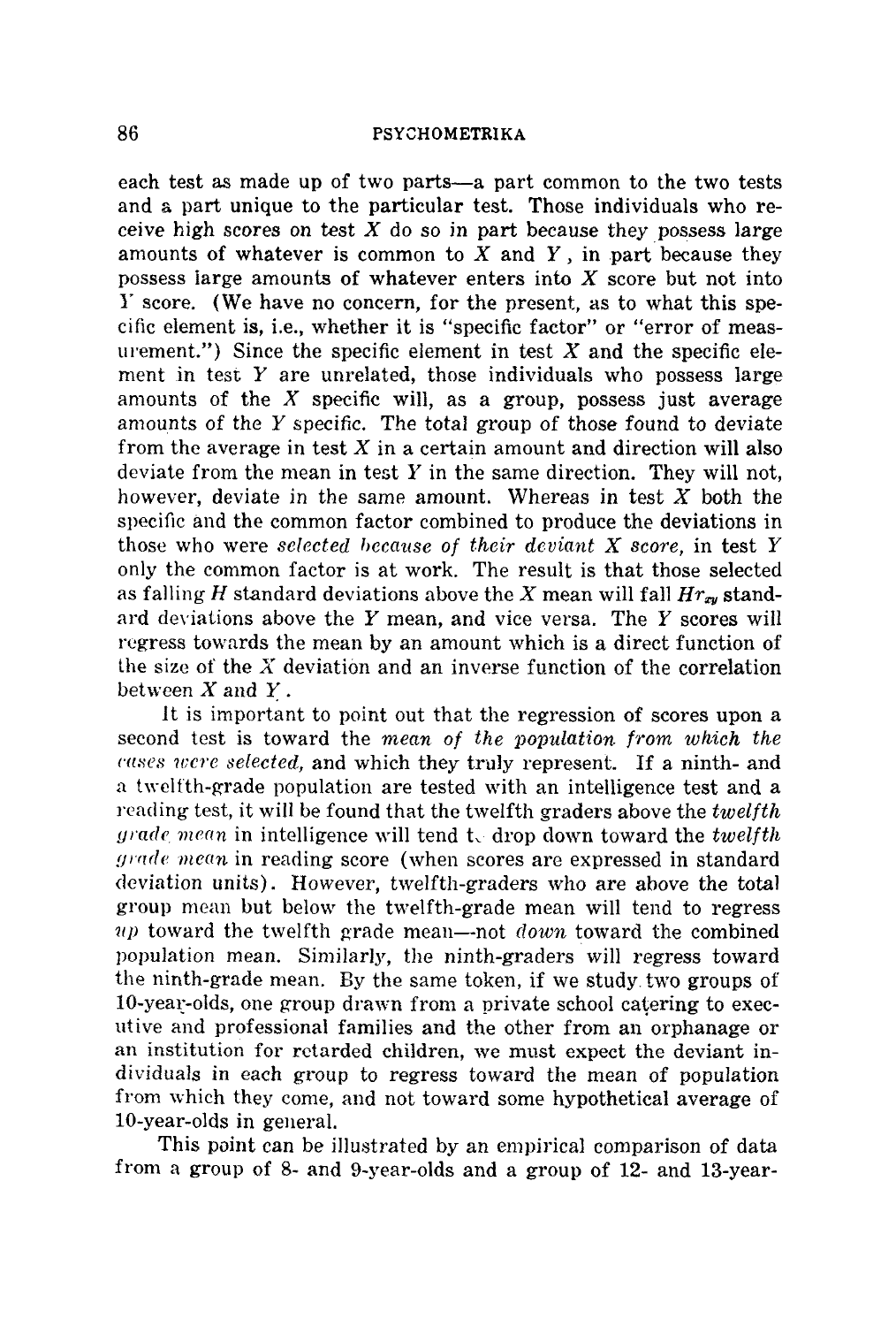olds. For each child in these two groups there were available an M.A. on Form L of the Revised Stanford Binet and a score on a brief 15 word vocabulary test (selected from this same material). Data on the two groups for the two tests were as follows:

|                       | 8 & 9       | 12 & 13      |
|-----------------------|-------------|--------------|
| N                     | 185         | 138          |
| Mean M.A.             | $9.42$ vrs. | $12.65$ yrs. |
| Mean Vocabulary Score | 3.29 words  | 5.54 words   |
| Intercorrelation      | .77         | .82          |

From each group were picked out all the cases with M.A. falling between 10-0 and 11-11. This is a group above the average M.A. of the younger group, and below the average M.A. of the older group. The average vocabulary scores for the 8 and 9 and for the 12 and 13 groups are 4.09 and 4.41 respectively. If we reverse the procedure, and determine the average M.A. in each group for those having vocabulary scores of 4 and 5, we get 10.59 and 11.46 respectively. In each case, we see that the groups selected as matched on one variable are not matched on the other. The older children surpass the younger in each case. This is because the older group regresses toward a higher population mean score than the younger group.

In studies using matched groups, we can recognize three patterns.

In the first pattern, two or more matched groups are assembled within a single population or in different sub-populations which may reasonably be thought to be, in all essential features, fractions 'of the same total population. For example, if our interest is to compare the effectiveness of three different types of materials in developing rapid reading, we may select from the students in a large class three groups that are equated in terms of initial speed of reading, and then try out the three variations in practice material, one on each of the three groups. Or if one teacher instructs three different class groups, all chosen in the same way from the same student body, we may make up one of our matched groups in each of the classes. The crucial point in this example is that the groups are selected from what are, to the best of our knowledge, equivalent populations.

In this type of situation, regression should affect each of our samples in the same way. Since the samples are all taken from the same population, we may expect them all to regress toward the same population mean, and since they have the same distribution of scores on the matching variables, the expected direction and amount of regression is the same. There is no reason why there should be any *systematic* tendency for the regression from matching to experimental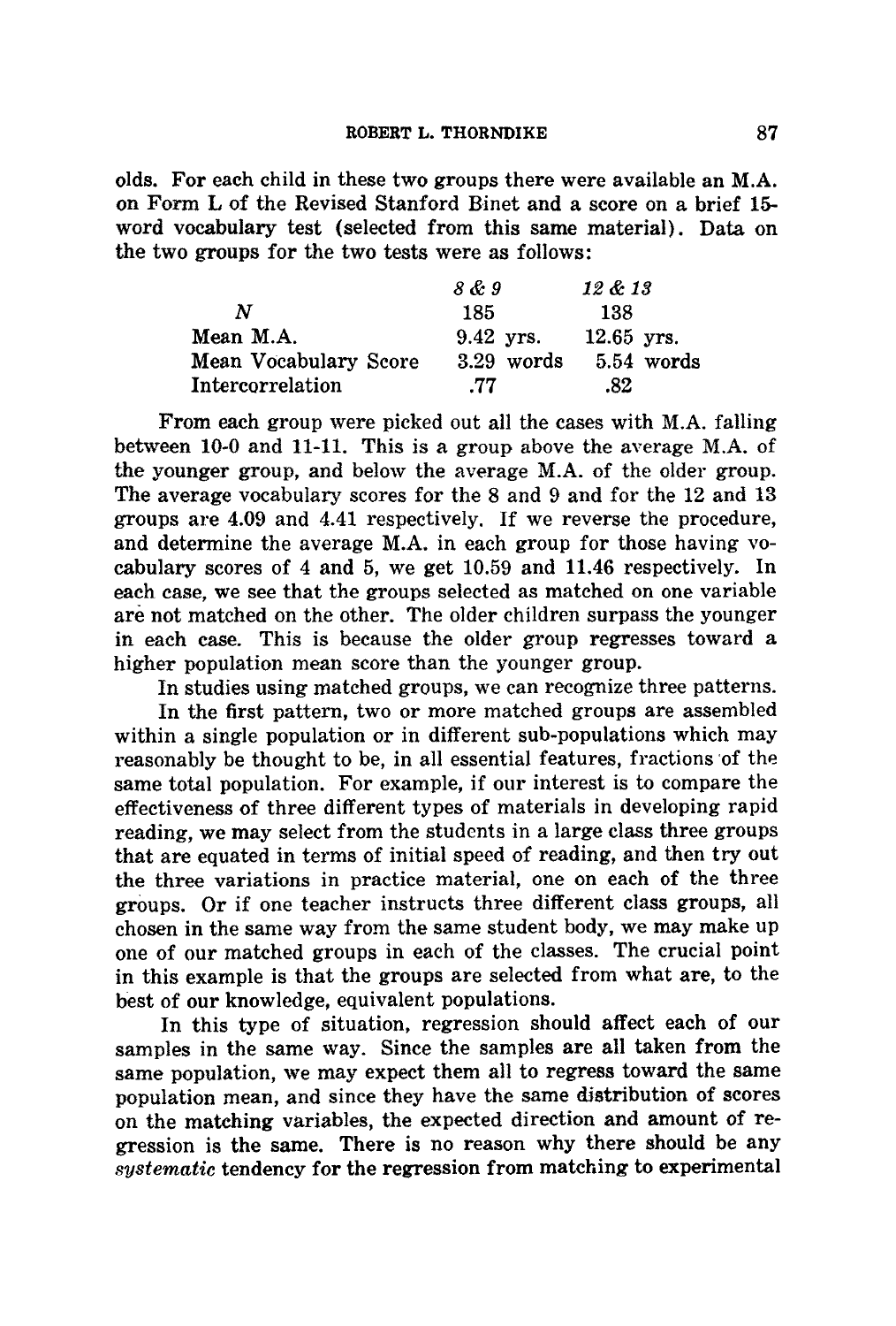variable to affect one group differently from the other. Of course, chance fluctuations may be expected to disturb in some degree the exactness of the matching, but this effect should be a random one.

The problem then reduces to determining the appropriate standard error for evaluating the obtained difference upon the retest. The appropriate formula must take account of the reduction in chance differences between the means on the experimental variable due to the matching. This problem has recently been reviewed in some detail by McNemar.\* If the matched groups have been assembled by matching pairs of individuals, the appropriate formula for the standard error of a difference upon any measure other than that upon which they were matched becomes

$$
\sigma_D = \sqrt{\sigma_{\overline{x}_1}^2 + \sigma_{\overline{x}_2}^2 - 2 \, r_{12} \, \sigma_{\overline{x}_1} \sigma_{\overline{x}_2}} \,, \tag{1}
$$

where  $r_{12}$  is the correlation between members of a pair in the new measure and  $\sigma_{\bar{r}_i}$  and  $\sigma_{\bar{r}_i}$  are the standard errors of the two group means for the new measure. If the matching of the two groups is in terms of distribution of scores for the groups as a whole rather than individual pairing, an acceptable formula for the standard error of the difference is

$$
\sigma_D = \sqrt{(\sigma_{\overline{x}_1}^2 + \sigma_{\overline{x}_2}^2)(1 - r^2_{xy})}, \qquad (2)
$$

in which  $r_{xy}$  is the correlation between the test upon which groups were matched  $(y)$  and the experimental test  $(x)$ .

The second pattern is that in which we are faced with two or more discrete categories of individuals. The categories are differentiated by some characteristic external to but perhaps related to either the measure in terms of which the groups are being matched or the experimental variable or both. We might, for example, study a group of men and a group of women who were matched in performance upon a test of strength of grip. We might plan to work with matched groups of students who do and students who do not take Latin, the basis of matching being score on a test of English vocabulary. Another possibility might be to work with a group of orphanage children and a group of private school children, matched for intelligence test score. In each of these cases we are dealing with matched groups selected from two distinct populations—populations which probably have quite different means upon the tests in terms of which the matched samples were chosen.

In order to get a matched group when the two populations have

<sup>\*</sup> McNemar, Quinn. Sampling in psychological research. Psychol. Bull., 1940, 37, 331-365.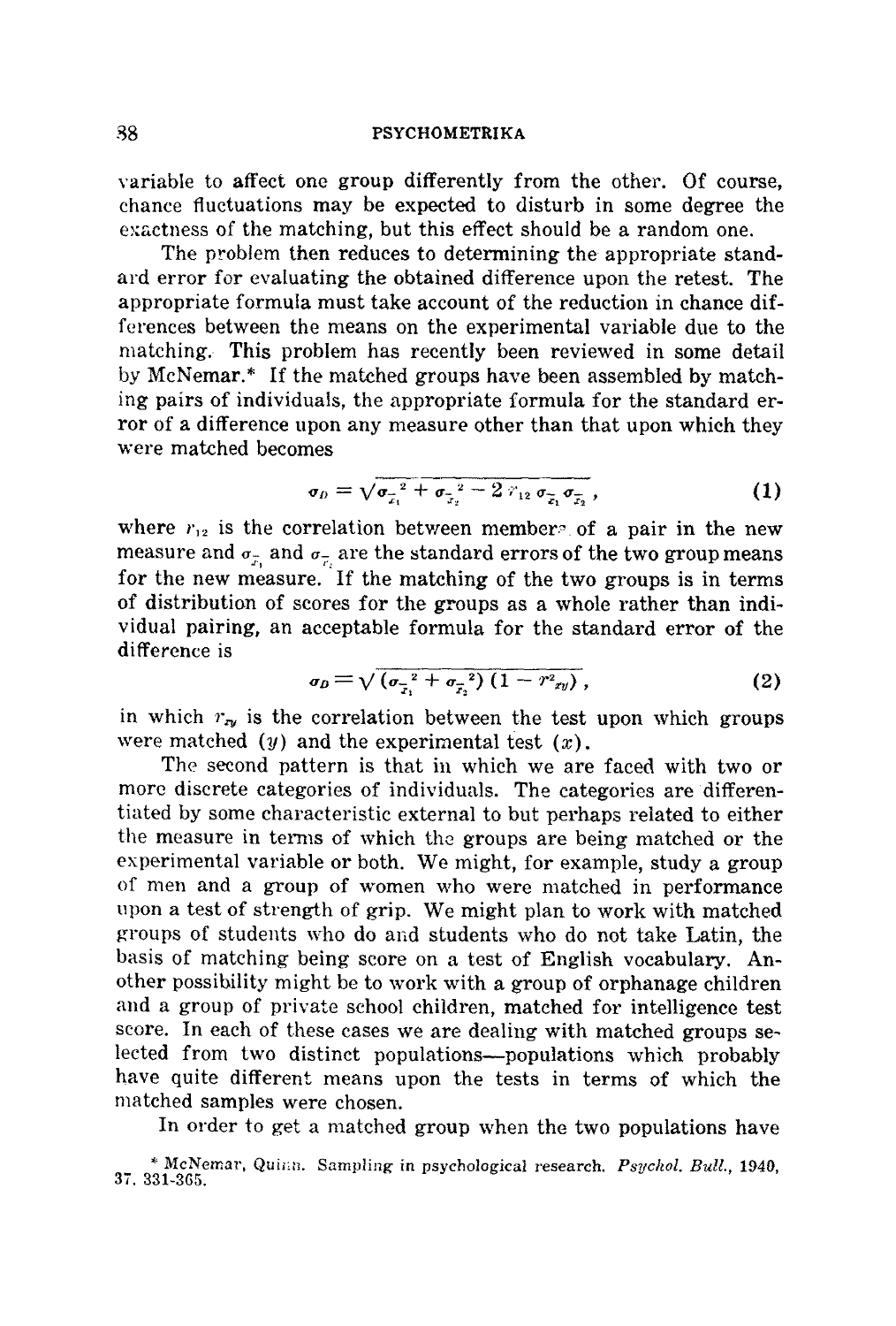

89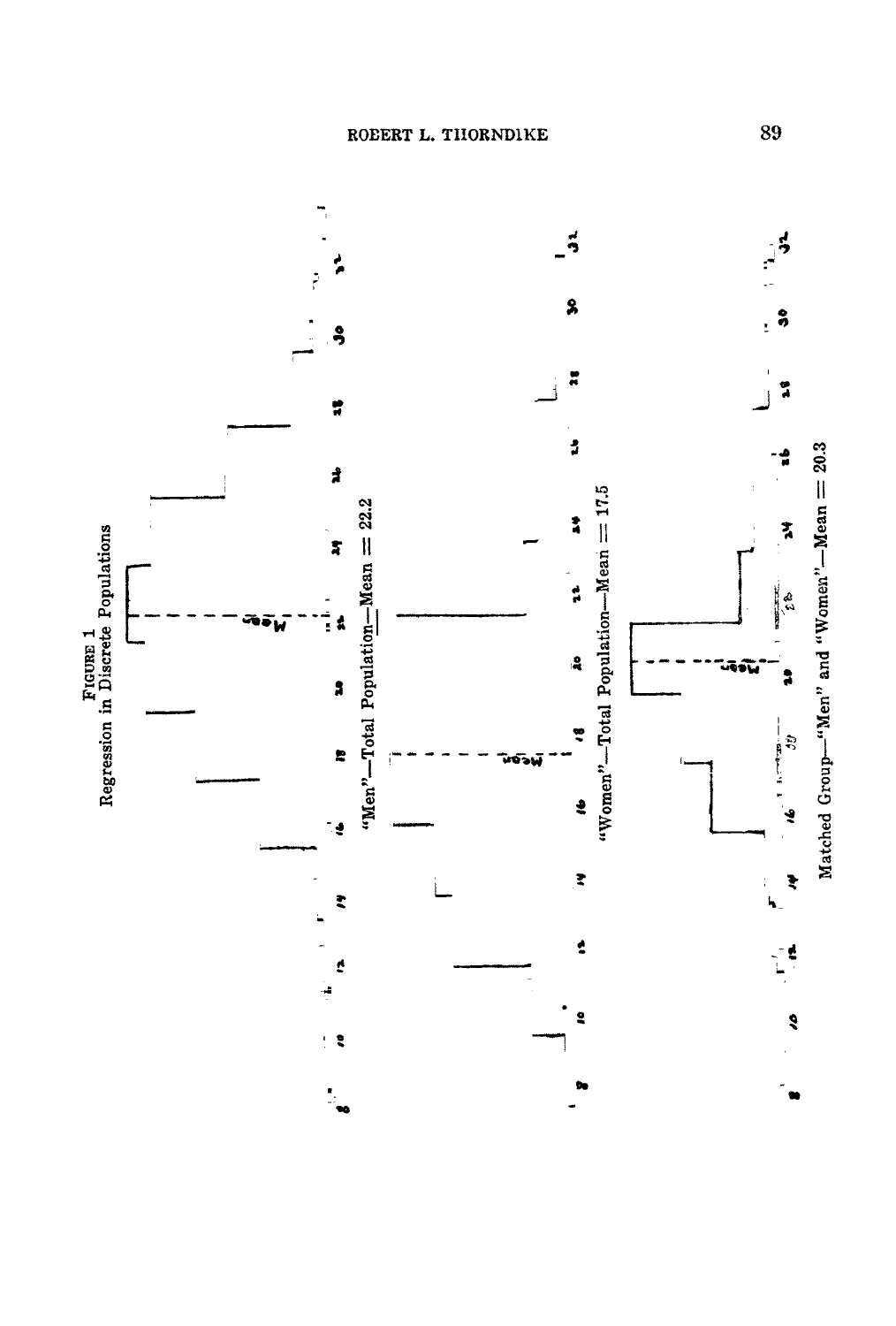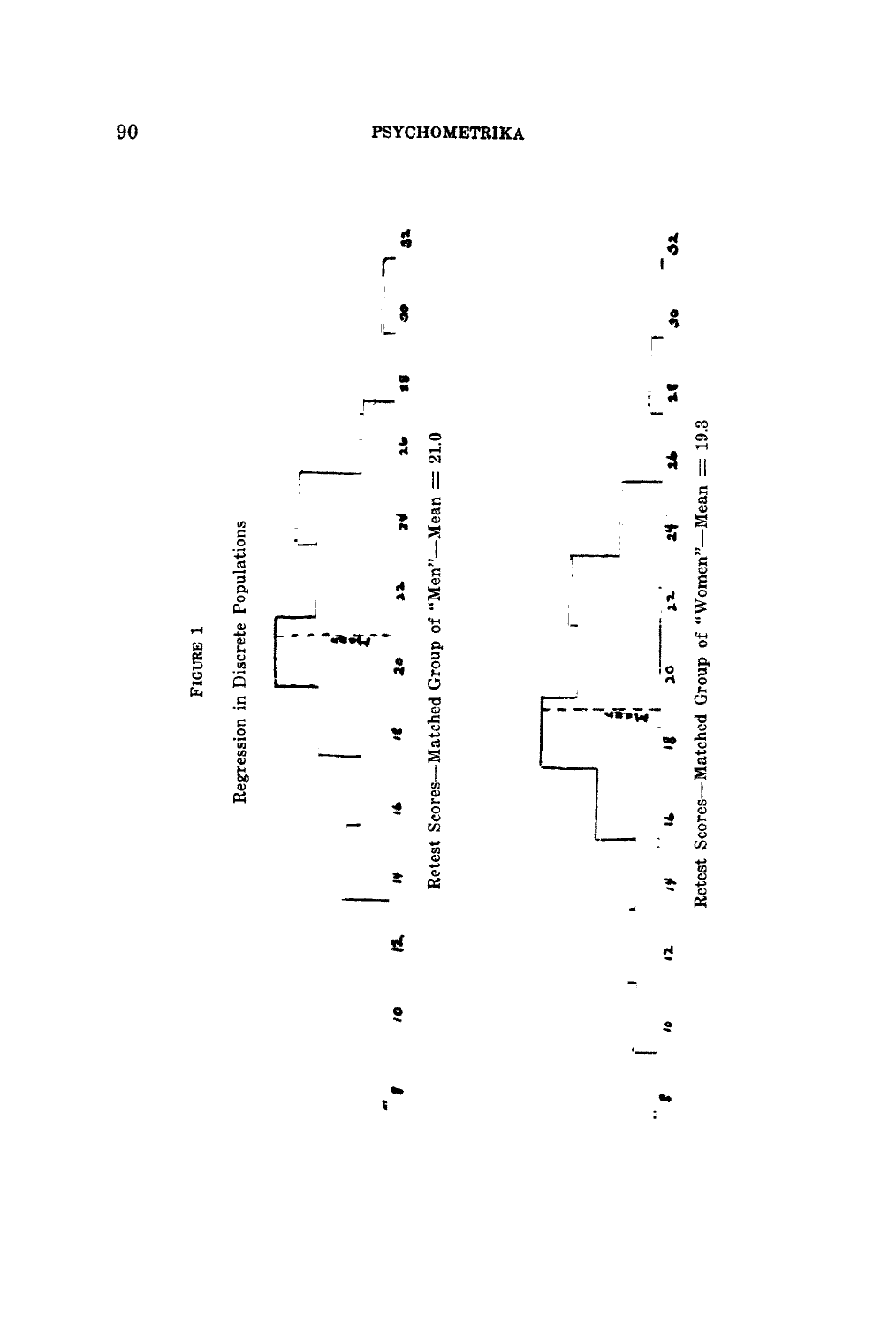different mean values, we must take individuals who fall relatively high in one population and match them with individuals who fall relatively low in the other. Since the individuals in each group  $will$  regress toward their own population mean, the regression in the two groups will be different. Upon another test, our groups will no longer be matched.

We can illustrate this with some artificial data constructed from dice throws. Let us suppose that these data represent score upon two strength tests. Suppose that we use seven dice, numbers 1, 2, and 3 representing common ability in the two tests, numbers 4 and 5 represent the factor specific to the first test, and numbers 6 and 7 representing the factor specific to the second test. Score for the first test is the number of spots showing on dice 1, 2, 3, 4 and 5; score on the second test is the number of spots showing on dice 1, 2, 3, 6 and 7. In this way two scores were obtained for 132 "women." Scores for a second population of 132 "men" were gotten in the same way except that the constant amount 5 was added to the number of spots showing to give each score. The distributions of scores for men and for women on the first test are shown as the first two histograms in Figure 1. The theoretical difference between the means of these two populations is 5; empirically, it comes out to be 4.7.

Now a sub-group is made up in each population by selecting cases which can be individually matched with cases in the other population on the basis of score on the first test. This gives 64 matched pairs. The mean is, in each case, 20.3. Let us examine the second test scores of the 64 "men" and 64 "women" in these matched groups. From the last two histograms of Figure 1, we see that the "men" have regressed up so that their mean second test score is 21.0; the "women" have regressed down to a mean score of 19.2. On the second test the two matched groups differ in mean score by 1.8, about 40% of the difference between the means of their parent populations.

If we know the means and standard deviations of the two populations from which our matched samples are drawn, both upon the matching test and upon the experimental test, and the correlations between the two tests in each population, we can determine the amount of difference to be expected on the second test between the means of samples from each group matched on the first test. The formula is

$$
{}_{A}\tilde{Y} - {}_{B}\tilde{Y} = (\bar{X} - {}_{A}M_{z}) \Big( {}_{A}r_{zy} \frac{{}_{A}S_{y}}{{}_{A}S_{z}} - {}_{B}r_{zy} \frac{{}_{B}S_{y}}{{}_{B}S_{z}} \Big) - {}_{B}r_{zy} \frac{{}_{B}S_{y}}{{}_{B}S_{z}} D + ({}_{A}M_{y} - {}_{B}M_{y}),
$$
 (3)

and the derivation of this is shown in the mathematical note below.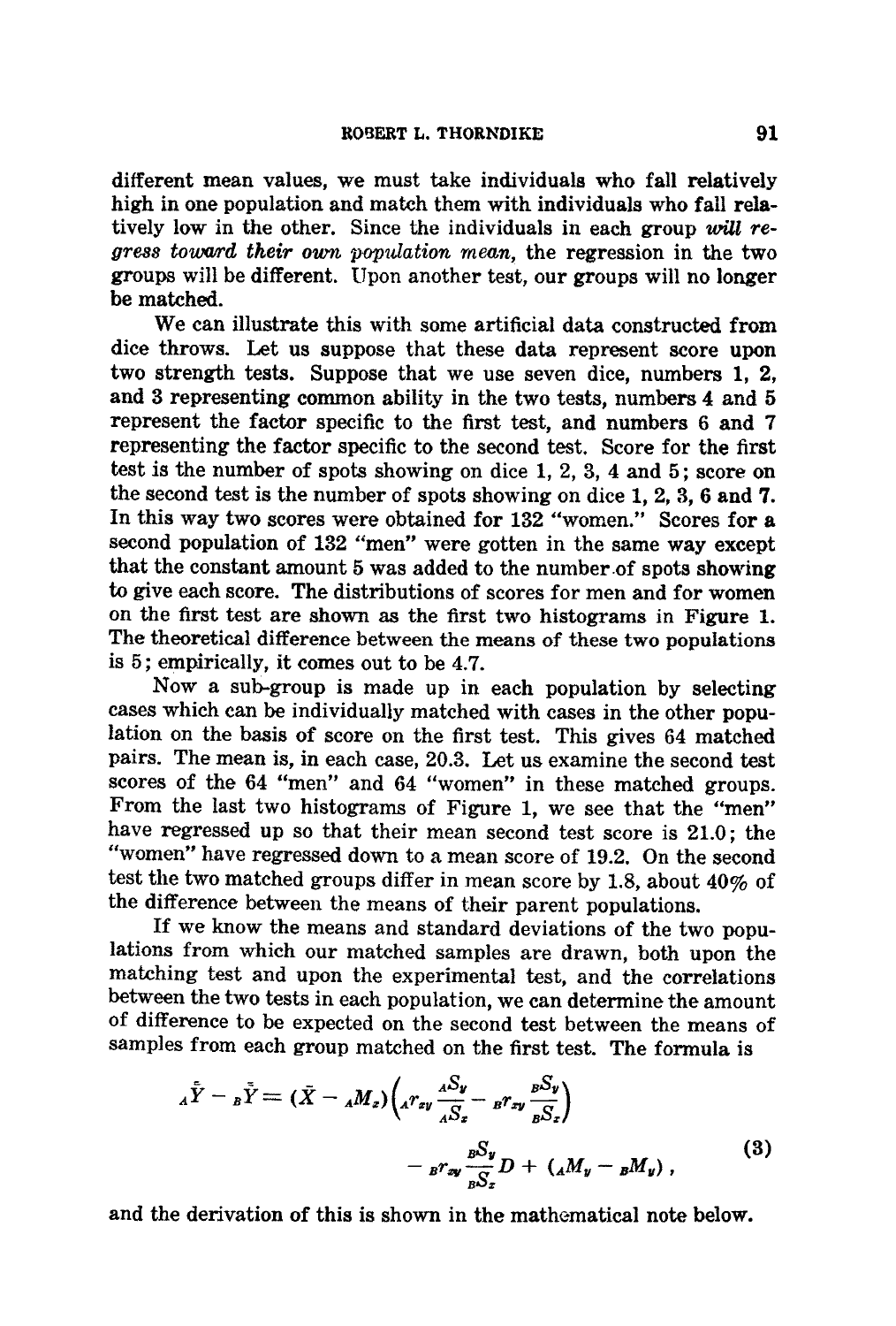### MATHEMATICAL NOTE

*Given:* Two populations, A and *B,* having different population means in a measure X. The population means are designated  $_{A}M_{z}$  and  $_{B}M_{z}$ , respectively. These two means differ by the amount  $D$ . The standard deviations in the two populations are  $_{A}S_{x}$  and  $_{B}S_{x}$ .

A sample has been selected from each of the populations in such a way that the mean  $X$  score in each sample is the same. The mean score in these samples is designated  $\mathbf{\hat{X}}$ .

*Required:* To determine the expected difference between the means of these two samples upon some other measure  $Y$ , when the population means and standard deviations for Y are  $_{A}M_{u}$ ,  $_{B}M_{u}$ ,  $_{A}S_{u}$ ,  $_{B}S_{u}$ , respectively, and the coefficients of correlation between X and Y in the two populations are  ${}_{A}r_{xy}$  and  ${}_{B}r_{xy}$ .

*Derivation.* The X score cf an individual from population A may be designated  $_A X_i$ . For this individual, the predicted score on test Y is

$$
{}_{A}\dot{Y}_{i} = {}_{A}r_{\sigma y}\frac{{}_{A}S_{y}}{{}_{A}S_{z}}(X_{i}-{}_{A}M_{x}) + {}_{A}M_{y}.
$$

If we sum over the  $N_A$  cases in the matched sample from population  $A$ , we get, as an unbiased estimate of the mean of the Y scores,

$$
A\tilde{Y} = \frac{\sum_{i=1}^{N_A} X_i}{N_A} = A^T \mathbf{w} \frac{dS_y}{dS_x} \left( \frac{\sum_{i=1}^{N_A} X_i}{N_A} - A^M \mathbf{w} \right) + A^M \mathbf{w}
$$
  
=  $A^T \mathbf{w} \frac{dS_y}{dS_x} \left( \tilde{X} - A^M \mathbf{w} \right) + A^M \mathbf{w}$ .

Similarly, for the matched sample from the population  $B$ ,

$$
B\dot{Y} = B r_{xy} \frac{B S_y}{B S_x} (\dot{X} - B M_x) + B M_y
$$
  
= 
$$
B r_{xy} \frac{B S_y}{B S_x} (\dot{X} - A M_x + D) + B M_y.
$$

if, now, we subtract, we get

$$
A_{A}\tilde{Y} - B_{B}\tilde{Y} = (\tilde{X} - A_{A}M_{z})\left(A_{xy} \frac{A_{xy}^{S} - B_{xy}^{S}}{A_{xy}^{S}} - B_{xy} \frac{B_{xy}^{S}}{B_{xy}^{S}}\right) - B_{xy} \frac{B_{xy}^{S}}{B_{xy}^{S}} + \left(A_{xy}M_{y} - B_{xy}M_{y}\right).
$$

When

$$
Ar_{xy} = Br_{xy} = r_{xy},
$$
  

$$
AS_{x} = BS_{x} = AS_{y} = BS_{y},
$$
  

$$
AM_{y} - BM_{y} = D,
$$

the foregoing expression reduces to the very simple expression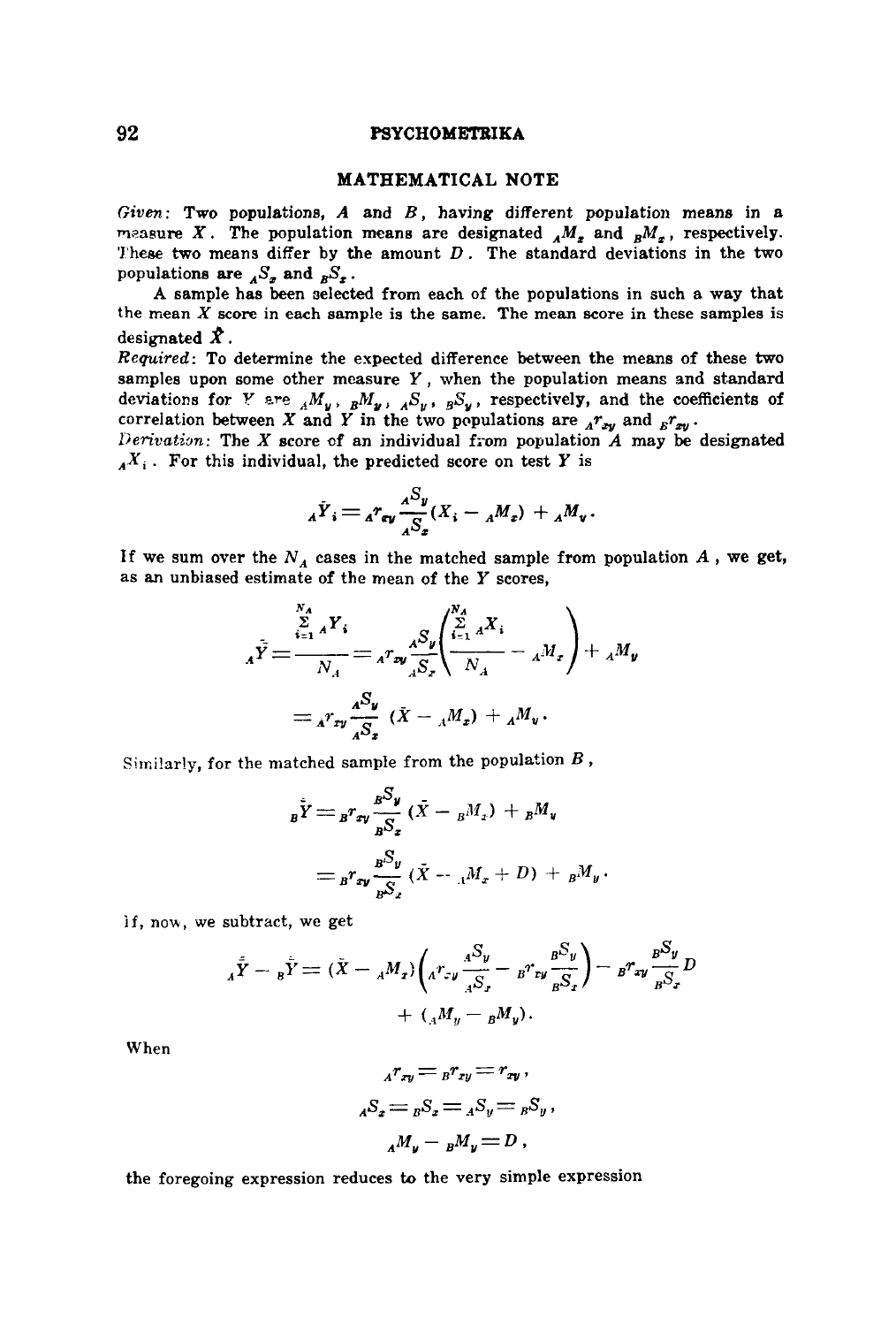$$
A\overset{\circ}{Y} - B\overset{\circ}{Y} = (1 - r_{xy})D.
$$

It is possible, following out just the same line of analysis, to determine the difference to be expected in a third variable  $Z$  when groups have been set up matched in terms of two variables,  $X$  and  $Y$ , and the procedure can be generalized to any number of variables. The resulting formula grows out of the regres sion equation for predicting Z from X and Y, and involves the partial regression coefficients, The formula becomes

$$
{}_{A}\tilde{Z} -{}_{B}\tilde{Z} = ({}_{A}\tilde{X} - {}_{A}M_{x}) ({}_{A}b_{zx,y} - {}_{B}b_{zx,y}) - {}_{B}b_{zx,y}D_{x}
$$
  
+ 
$$
({}_{A}\tilde{Y} - {}_{A}M_{y}) ({}_{A}b_{zy,z} - {}_{B}b_{zy,z}) - {}_{B}b_{zy,z}D_{y} + ({}_{A}M_{z} - {}_{B}M_{z})
$$

If  $_{A}b_{zx,y} =_{B}b_{zx,y}$  and  $_{A}b_{zy,x} =_{B}b_{zy,x}$ , this reduces to

$$
{}_{4}\tilde{Z}-{}_{5}\tilde{Z}=({}_{4}M_{z}-{}_{B}M_{z})-(b_{zz}{}_{y}D_{x}+b_{zy}{}_{x}D_{y}).
$$

If we are dealing with a test *and* retest with the same instrument, and if we can assume that (a) the standard deviation for both test and retest, (b) the test-retest correlation, and (c) any gain in mean score from test to retest, are the same for both populations, then the difference to be expected between the means of the two matched groups on the retest reduces to the very simple expression

$$
A\bar{Y} - B\bar{Y} = (1 - r_{xy})D , \qquad (4)
$$

where  $r_{xy}$  is the test-retest correlation and D is the difference in score between the means of the two populations from which our matched groups were drawn.

Equation (4) presents the simplest possible picture of the effect of regression, uncomplicated by any differences in variability, relation of first to second test, or proneness to gain in the two populations. This simplified picture will be only an approximation in most actual cases, and it will ordinarily be difficult to tell just how reasonable the assumptions involved in this formula are for our data.

It is perfectly possible to develop formulas of the type given in equation (3) for the expected difference when the matching is based upon two or more variables. The formula in the case of two matching variables is given in the mathematical note. The formulas are straightforward but unwieldy. In. practice, the chief difficulty which would be encountered would be that some of the statistics with regard to the populations from which the matched samples were selected would be unknown. Excepting as it is possible to compute or estimate these, it is, of course, impossible to solve the equation which provides an indication of the expected difference upon the experimental test.

Let me illustrate this regression effect with an actual research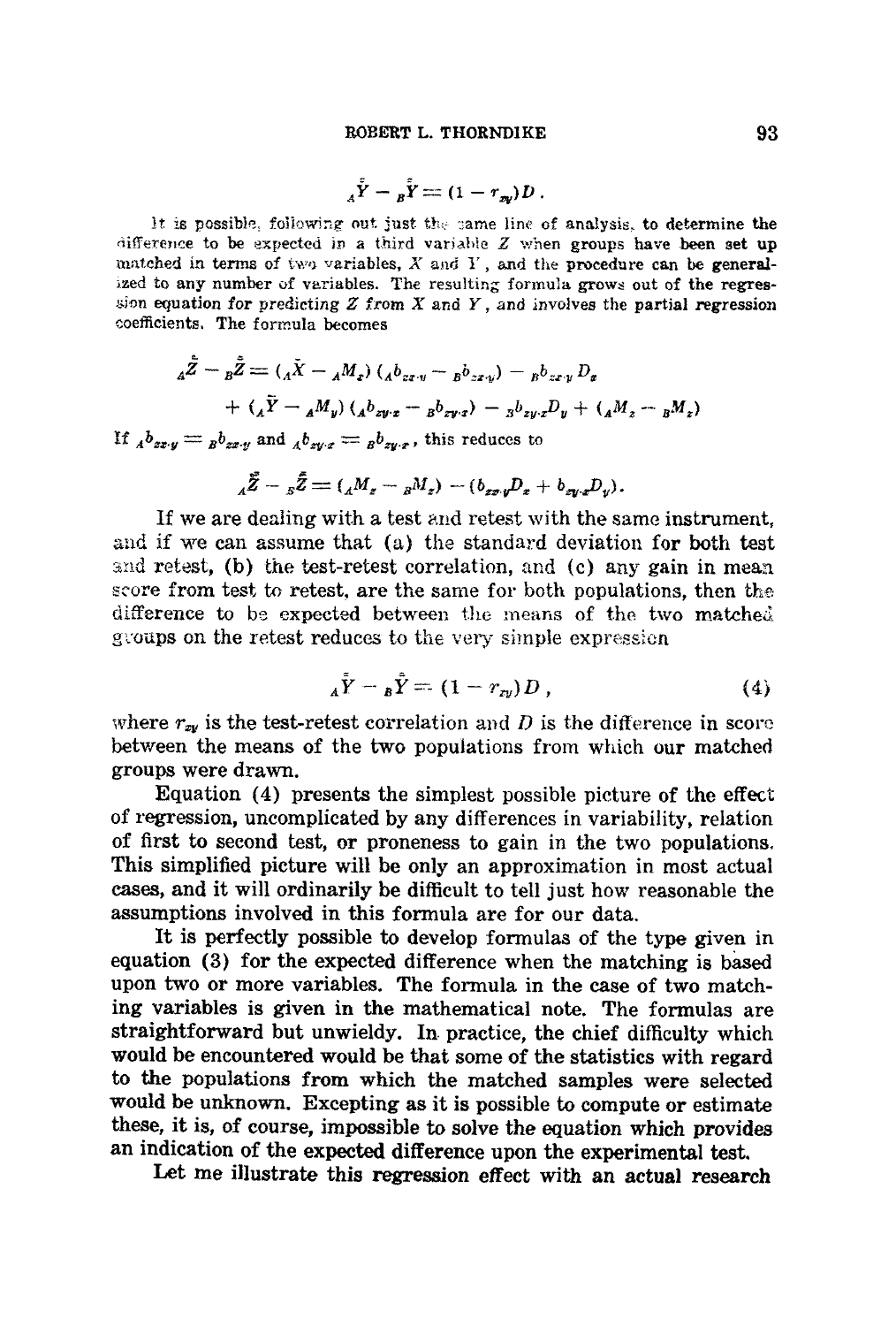reported in the psychological literature. I select this example withou: malice-I might have selected any of a number of others-because it is known to me and because it illustrates my point so perfectly. Crissey\* has reported an investigation of mental development in orphaneges and institutions for the feebleminded. Among other things, he selected from the test records a group in the orphanage and a group in the institution matched in initial I.Q. The average I.Q. of the orphanage population was 85, of the institution population 65. Now a single Binet I.Q. is not infallible, even as an indicator of performance on that test the next day, and is a good deal less so as a prediction of performance a year or two later. We should expect the high scores in *each population* to drop toward the population mean and the low scores in *each population to* rise. Assuming a test-retest correlation of .80 for the unspecified interval of time between tests in this study and assuming the conditions mentioned on page 93, we should expect an I.Q. difference between these two matched sub-samples on the retest of about 4 points of I.Q. Of course, the orphanage children should score the higher. The obtained difference was 6 points. The bulk of the obtained difference needs no other explanation, therefore, than the fact that *scores on a fallible test tend to regress toward the mean of the particular population to which they belong.* 

The third pattern arises when we deal with groups which are differentiated with respect to amount of one continuous variable and matched with respect to another correlated variable. This differs from type No. 2, which we have just considered, only in that the differentiating factor in the populations from which we select our matched groups is amount of some quantitative trait rather than membership in one or another discrete category. We might, for example, give a large group of pupils an intelligence test and an arithmetic test. Directing our attention to those cases which fell in the top fourth and those which fell in the bottom fourth in intelligence score, we could with some difficulty-so select a smaller sample from each of these fourths that the samples were matched in arithmetic test score. If these two groups were then given practice in memorizing nonsense syllables, and were subsequently retested upon another form of the arithmetic test, we might be led to attribute the substantial difference between the two groups on this retest (which we would undoubtedly find) to the differential effect of memorizing nonsense syllables upon the arithmetical ability of bright and dull children.

<sup>\*</sup> Crissey, O. L. Mental development as related to institutional and educational residence. *University of Iowa Studies in Child Welfaze,* 1937, 18, No. 1, p. 81.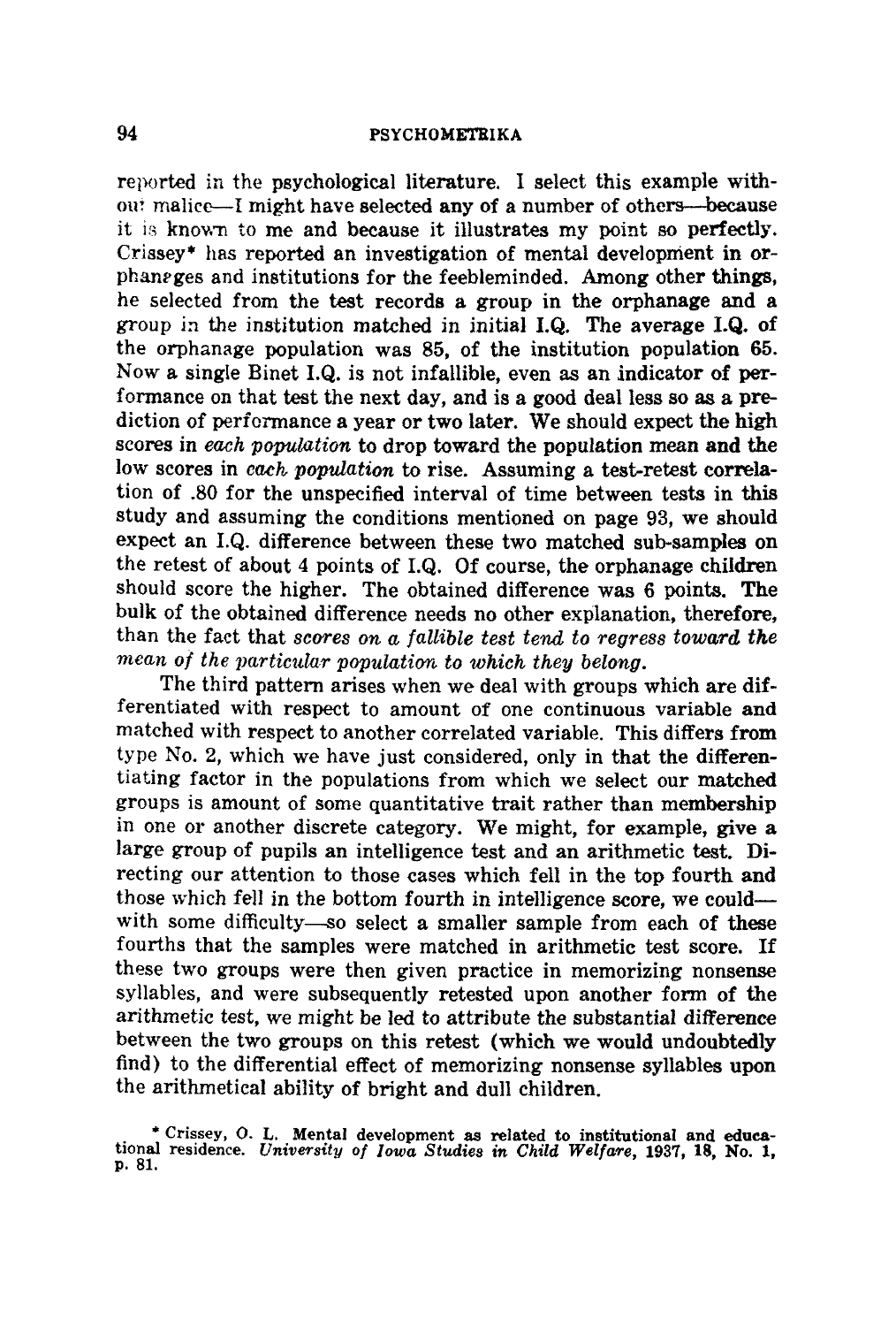**FIGURE 2** Regression in Continuous Variables



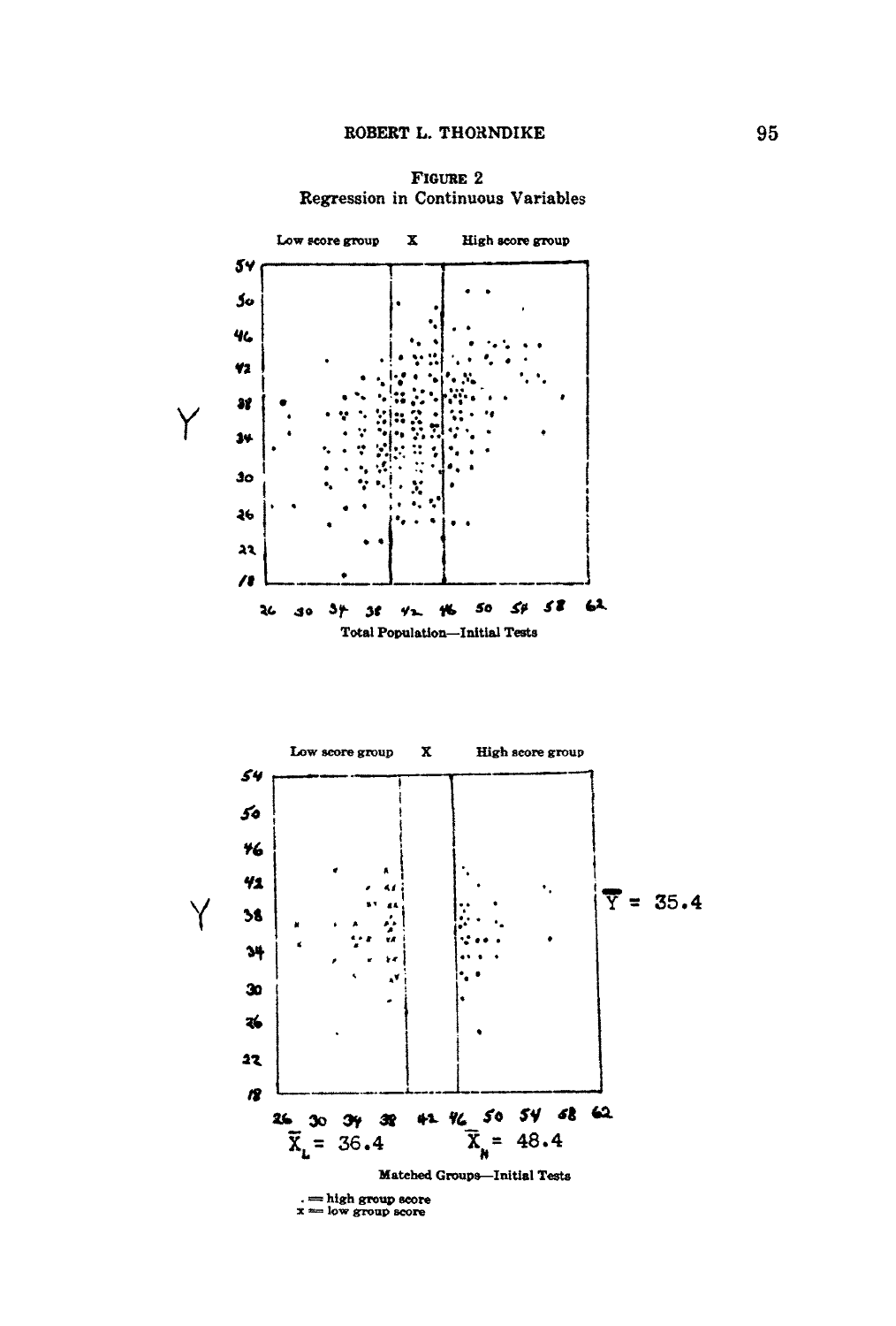

Regression in Continuous Variables



Actually, however, the difference in the groups on the third test (in this instance a repetition of the arithmetic test) is a regresaion phenomenon. The essential feature of our previous situation is retained, in that the two *populations* (children high in intelligence and children low in intelligence) have different means upon the variable which has served as the basis for matching (arithmetic achievement). Upon a retest, each sample mean will move toward its population mean, and the samples will no longer be matched.

Some artificial data to illustrate this point have been prepared, using dice throws as before, and are shown in Figure 2. Scores on a test and retest for two variables,  $X$  and  $Y$ , were composed, using certain dice for factors general to  $X$  and  $Y$ , certain ones for factors specific to each variable, and certain ones for errors of measurement on each test. Setting up two populations differentiated in  $X$  score, cases were matched upon the basis of Y score. Then the retest scores in both  $X$  and  $Y$  for the matched groups were examined. The difference in mean  $X$  score was 12.0 on the test, and dropped to 6.5 on the retest. The two groups had the same mean  $Y$  score on the initial test, but on the retest they differed by 3.3 points. They drew together upon the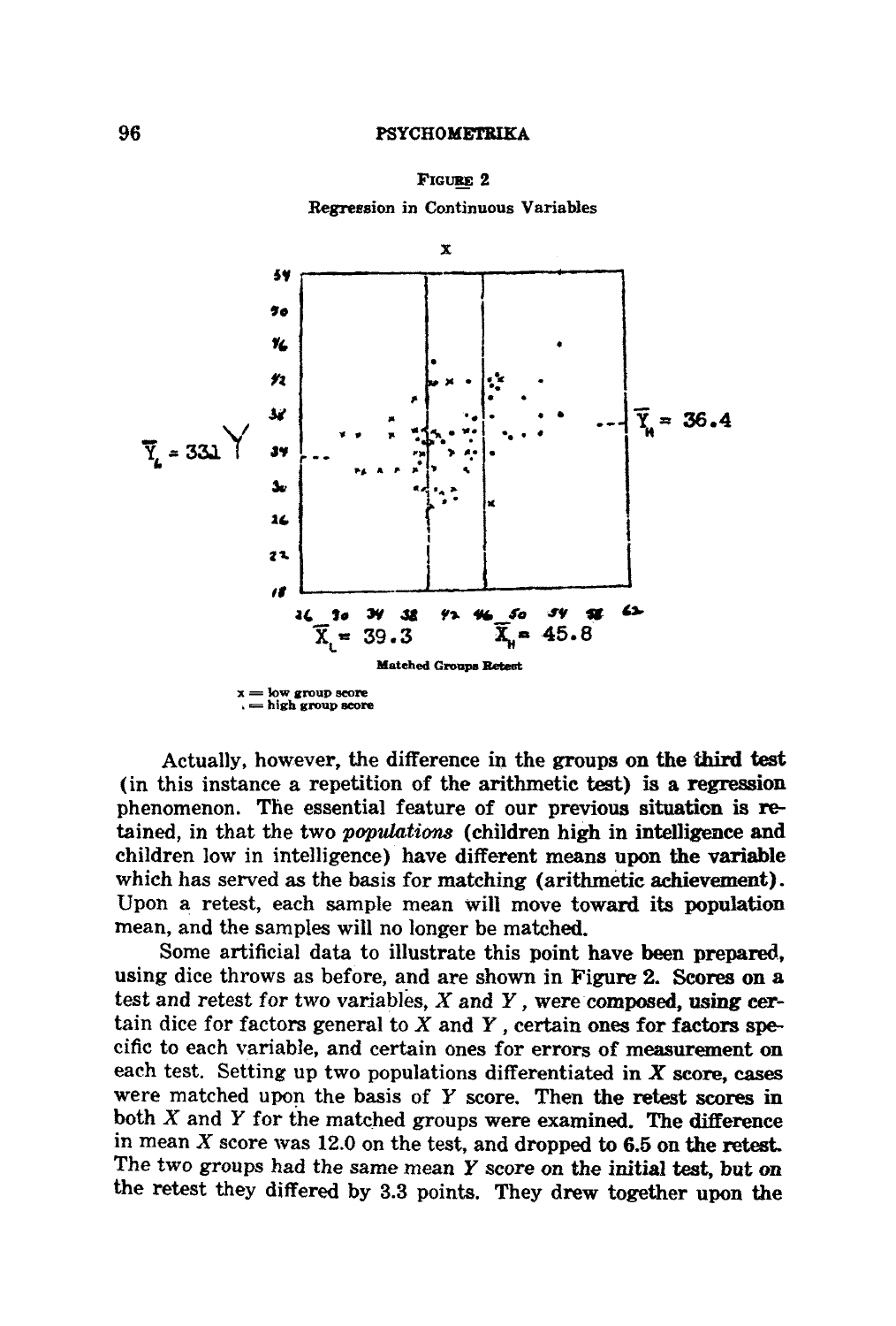test upon which they had been differentiated, and drew apart on the test upon which they had been matched.

Here, again, it is possible to express in a formula the amount of divergence to be expected between the means of the two groups upon a third test {which may or may not be a repetition of the matching test) when they are matched on one variable Y and differentiated on another variable  $X$ . Calling the third variable  $Z$ , we get the following

$$
\tilde{Z}_H - \tilde{Z}_L = \frac{r_{xz} - r_{xy}r_{yz}}{1 - r^2_{xy}} \frac{S_z}{S_z} (\tilde{X}_H - \tilde{X}_L).
$$
 (5)

If  $r_{xy} = r_{xz}$ , this can be expressed

$$
\frac{\tilde{Z}_H - \tilde{Z}_L}{S_z} = \frac{r_{xy}(1 - r_{yz})}{1 - r_{zy}^2} \cdot \frac{\tilde{X}_H - \tilde{X}_L}{S_x}.
$$
 (6)

The derivation of this formula is outlined in the matmematical note. As we examine this formula, we see that the expected amount of separation, in standard deviation units, is

- (1) a direct function of the difference between the means of the two differentiated sub-populations;
- (2) a direct function of the correlation between the differentiating and the matching variables;
- (3) an inverse function of the correlation between the matching and the experimental variable.

#### MATHEMATICAL NOTE

 $Given: A population of individuals measured on variables X and Y.$ 

Within the total population two sub-populations are set off, having different distributions and mean values for  $X$ . (Usually one sub-population will consist of those scoring high in  $X$  and the other of those scoring low.) These sub-populations are designated  $X_H$  and  $X_L$ , respectively.

Two samples, matched with regard to average score on test  $Y$ , are established—one in each of the two sub-populations indicated above.

*Required:* To determine the expected difference between the means of the two samples upon variable Z.

*Derivation:* For any pair of values of X and Y, the predicted value of Z is

$$
\tilde{Z}=b_{zw\cdot x}Y+b_{zx\cdot y}X+C\,.
$$

Summing over the  $n_H$  cases in sample  $H$ , we get

$$
\hat{Z}_H = \frac{\sum\limits_{n_H}^{n_H} \hat{Z}}{n_H} = b_{zy \cdot z} \frac{\sum\limits_{n_H}^{n_H} Y}{n_H} + b_{zx \cdot y} \frac{\sum\limits_{n_H}^{n_H} X}{n_H} + C
$$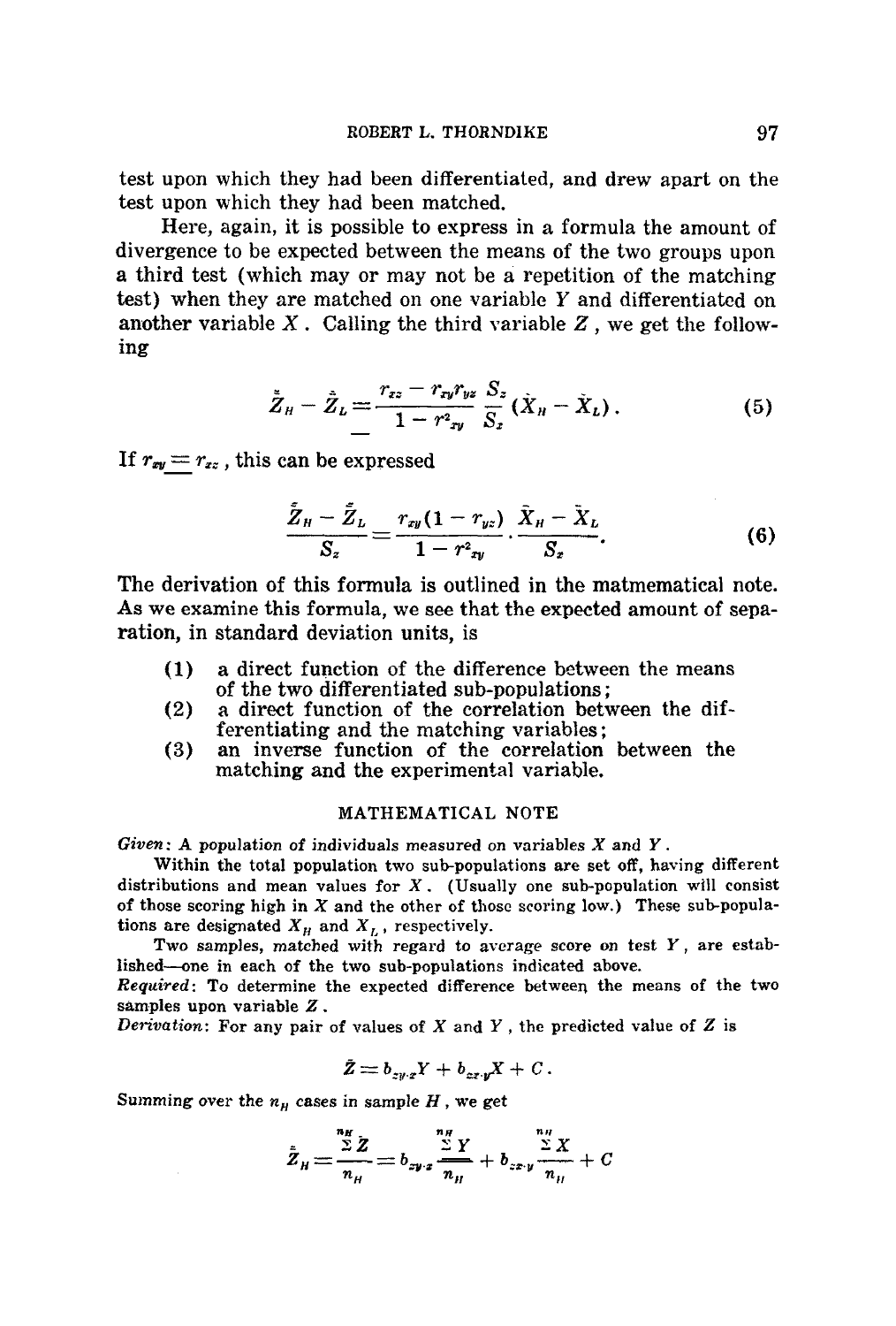$$
= b_{zy\cdot z} \, \bar{Y}_H + b_{zz\cdot y} \, \bar{X}_H + C \, .
$$

Similarly, for the  $n_L$  cases in group  $L$ , we get

$$
\bar{Z}_{\underline{L}} = b_{zy \cdot z} \, \bar{Y}_L + b_{zz \cdot y} \, \bar{X}_L + C \, .
$$

Since the groups were matched on the test Y, we know that  $\tilde{Y}_H = \tilde{Y}_L$ . Therefore

$$
\begin{split} \vec{Z}_H - \dot{\vec{Z}}_L &= b_{zz \cdot y} \left( \bar{X}_H - \bar{X}_L \right) \\ &= \frac{r_{zz} - r_{zy} \cdot r_{yz}}{1 - r_{zy}^2} \cdot \frac{S_z}{S_z} \left( \bar{X}_H - \bar{X}_L \right). \end{split} \tag{5}
$$

If  $r_{xy} = r_{xz}$ , this can be expressed

$$
\frac{\bar{Z}_H - \bar{Z}_L}{S_z} = \frac{r_{xy}(1 - r_{yz})}{1 - r_{zy}^2} \cdot \frac{\bar{X}_H - \bar{X}_L}{S_z}.
$$
\n(6)

Again, the formula can be generalized to any number of matching or differentiating variables. If two groups have been set up which are differentiated on variable  $X$ , but matched on  $Y$  and  $W$ , the expected difference on variable  $Z$  is

$$
\bar{\tilde{Z}}_H - \bar{\tilde{Z}}_L = b_{z \cdot z \cdot yw} (\bar{X}_H - \bar{X}_L),
$$

and the extension of this to any number of matching variables is quite clear. If the groups have been differentiated on X and Y, but matched on W, **the expected**  difference on Z is

$$
\dot{\bar{Z}}_{\scriptscriptstyle H}-\dot{\bar{Z}}_{\scriptscriptstyle L}=b_{zxyw}(\bar{X}_{\scriptscriptstyle H}-\bar{X}_{\scriptscriptstyle L})+b_{zy\cdot xw}(\bar{Y}_{\scriptscriptstyle H}-\bar{Y}_{\scriptscriptstyle L}),
$$

and again the extension to additional variables is straightforward. The practical problems which will arise will concern the feasibility of determining the desired statistics.

Real situations do arise involving just the type of regression which is discussed above. Two have been encountered recently in proposed doctoral dissertations. In one case, a general intelligence test and an analogies test had been administered to a population of students, and two groups were selected which were differentiated in intelligence but matched in analogies score. After some intervening training, another analogies test was given. It was found that the matched group with the higher intelligence did reliably better on the second analogies test. Since the correlations between the intelligence test and analogies tests were quite high, and since the correlation between the two analogies tests was far from perfect, this result could have been predicted, entirely without regard to the intervening experiences.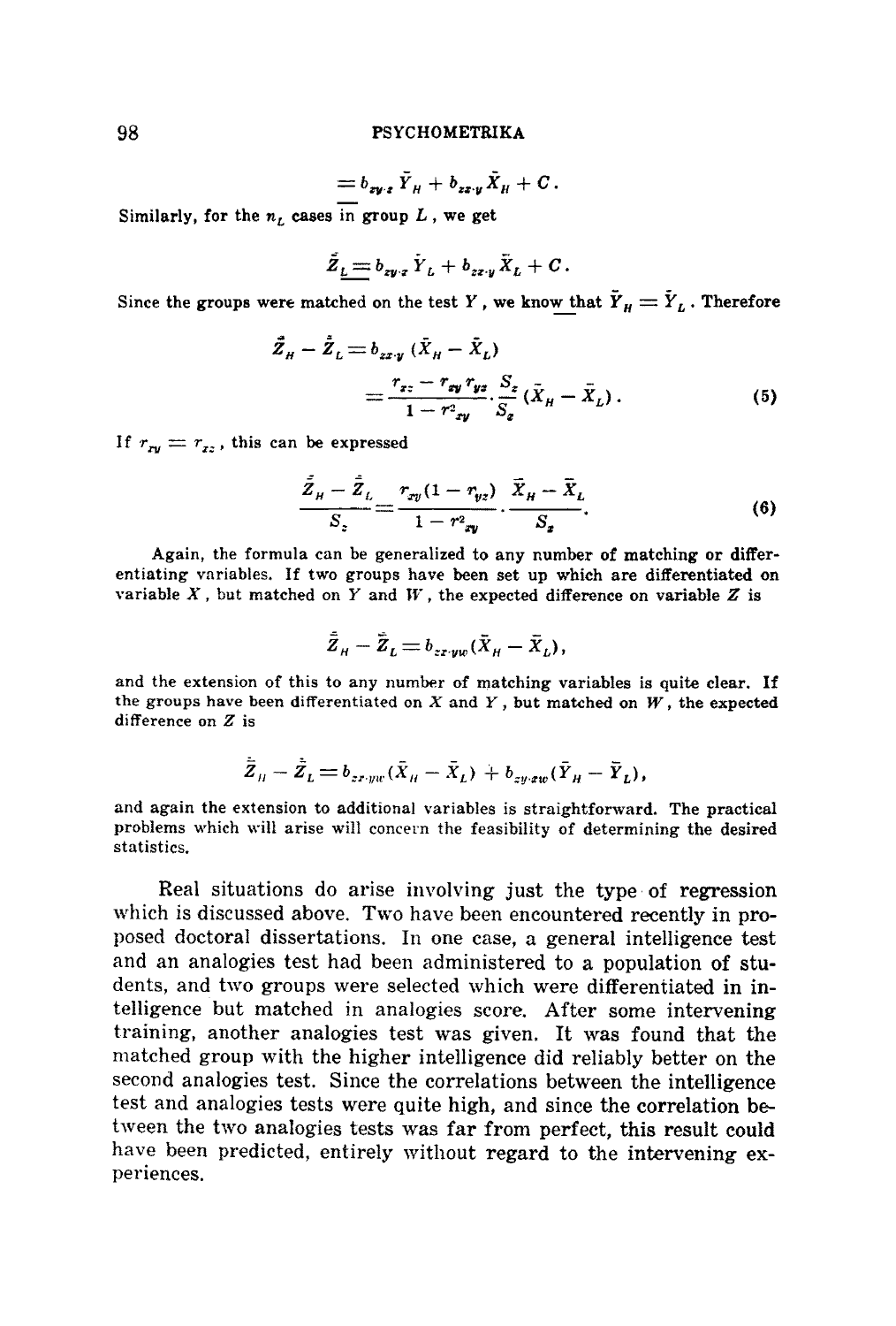In the second case, personality characteristics were to be studied in two groups which were matched in intelligence, but sharply diiferentiated in school achievement. Such groups could be built up, using intelligence test score on the one hand and achievement test score, school grades, and teachers estimates on the other. But it can safely be predicted that upon a subsequent retesting they would be. found to be neither accurately matched in intelligence nor so sharply differentiated in school achievement.

Having examined the regression effects which appear when we are dealing with groups from dissimilar populations, we are now led to ask: What are we going to do about them ? What adaptations should we make in our experimental design or statistical treatment?

The most usual answer has been: Ignore them. This may, in some cases, be a reasonable expedient. When the populations do not differ greatly in the distribution of the measures being studied, or when the correlation between the matching and experimental variables is very high, the systematic errors introduced by regression will be small, and may very probably be insignificant in comparison with the effect of the other factors which are being studied. But in other cases, when the two populations differ more sharply and the intercorrelations are lower, the systematic regression errors may be of such size as to lead to entirely erroneous conclusions. This possibility must always be kept in view.

A second possibility is to insist that all investigations be carried out and all comparisons based upon groups selected from within the same population. This is certainly an ideal to be striven for. It is desirable not only because it eliminates those regression fallacies in matched group procedures with which we have been concerned, but also because it makes usable other efficient and powerful techniques of treatment. The analysis of covariance technique,\* the techniques developed by Johnson and Neyman,\* and a procedure suggested by Peters\* all make it possible to use every case in each group studied as a basis for determining the effect of experimental treatments. These procedures all involve correcting scores on the experimental variable in terms of differences in background traits, on the assumption that the same regression equation of experimental upon background traits

\* For a discussion of analysis of covariance, see Snedecor, G. W. Statistical **Methods. Ames, Iowa: Collegiate Press,** 1938.

\* Peters, C. C. A Method of Matching Groups for Experiment With No Loss of Population. *J. educ. Research*, 1941, 34, 606-612.

**For Lindquist, E. F. Statistical Analysis in Educational Research. New York: Houghton Mifflin,** 1940.

<sup>\*</sup> Johnson, P. O. and Neyman, J. Tests of Certain Linear Hypotheses and Their Application to some Educational Problems. *Statistical Research Memoirs,*  1936. **1**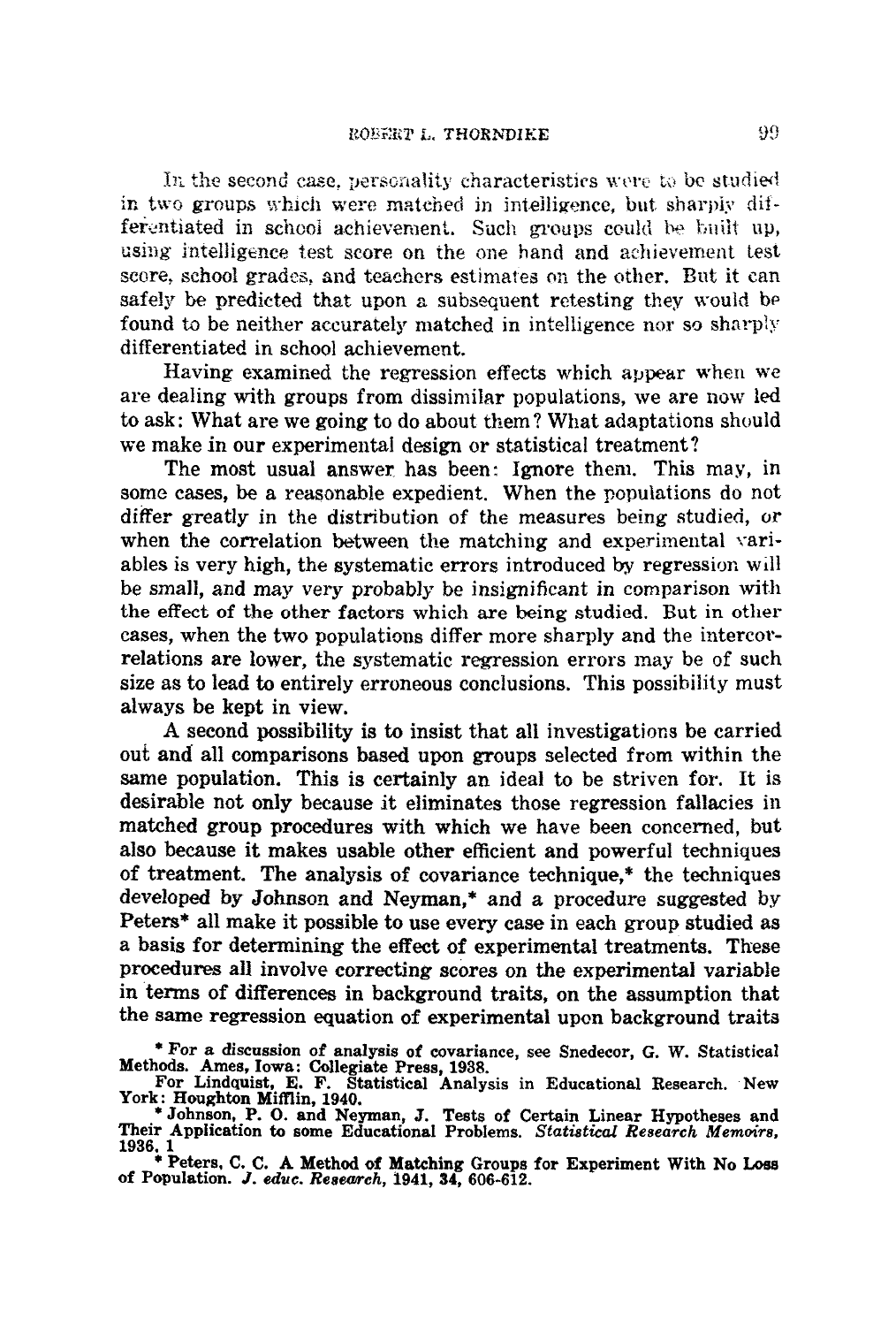is appropriate for each group. That is, the assumption must be made that each group is a sample from the same population. These other procedures will probably be generally preferred to the procedures in volving matching, since matching may make for either administrative difficulty or the loss of cases with consequent lowering of experimental efficiency.

It must be emphasized that all the methods just mentioned assume, either explicitly or implicitly, that the same regression equation between background traits and experimental variable is appropriate for both, or in the case of more than two, all groups. When this is not the case, those same regression fallacies which we have discussed in the case of matched groups are once more encountered and group differences arise simply because of differential regression effects. Analysis of covariance, the Neyman-Johnson methods, and the procedure suggested by Peters do not make any allowance for differences in the regression equation, arising most commonly out of differences in the means of the populations from which the experimental groups were taken.

Although it would be well, insofar as possible, to avoid investigations involving groups from two populations differing appreciably in the characteristics under study, there may be some cases when data of this sort are the only kind available and must be used. The school achievement of delinquents can be assessed only by comparing it with that of nondelinquents of comparable ability, even though these groups come from quite diverse parent populations. The gains from taking Latin can be studied only by comparing a group of Latin-studying pupils with a group of equivalent non-Latin-studying ones, even though the two total pupil populations may be significantly different in certain academic traits. In cases of this sort, some procedure to take account of differential regression effect is urgently needed.

We can recognize, in the last paragraph, two types of situations calling for samples from different parent populations. In the first type, exemplified by the delinquent- nondelinquent comparison, we are concemmd with the effects of mere membership in a particular group or category together with whatever that membership may involve or imply. We wish to determine whether groups which are truly equivalent with regard to some background trait are different with regard to the experimental variable. If the groups are to be equivalent in true score on the background trait, they must be matched on the basis of *predicted true score--i.e.,* score predicted by the regression equation between original test on the background trait and a retest at the time of the experimental comparison. Since the regression equations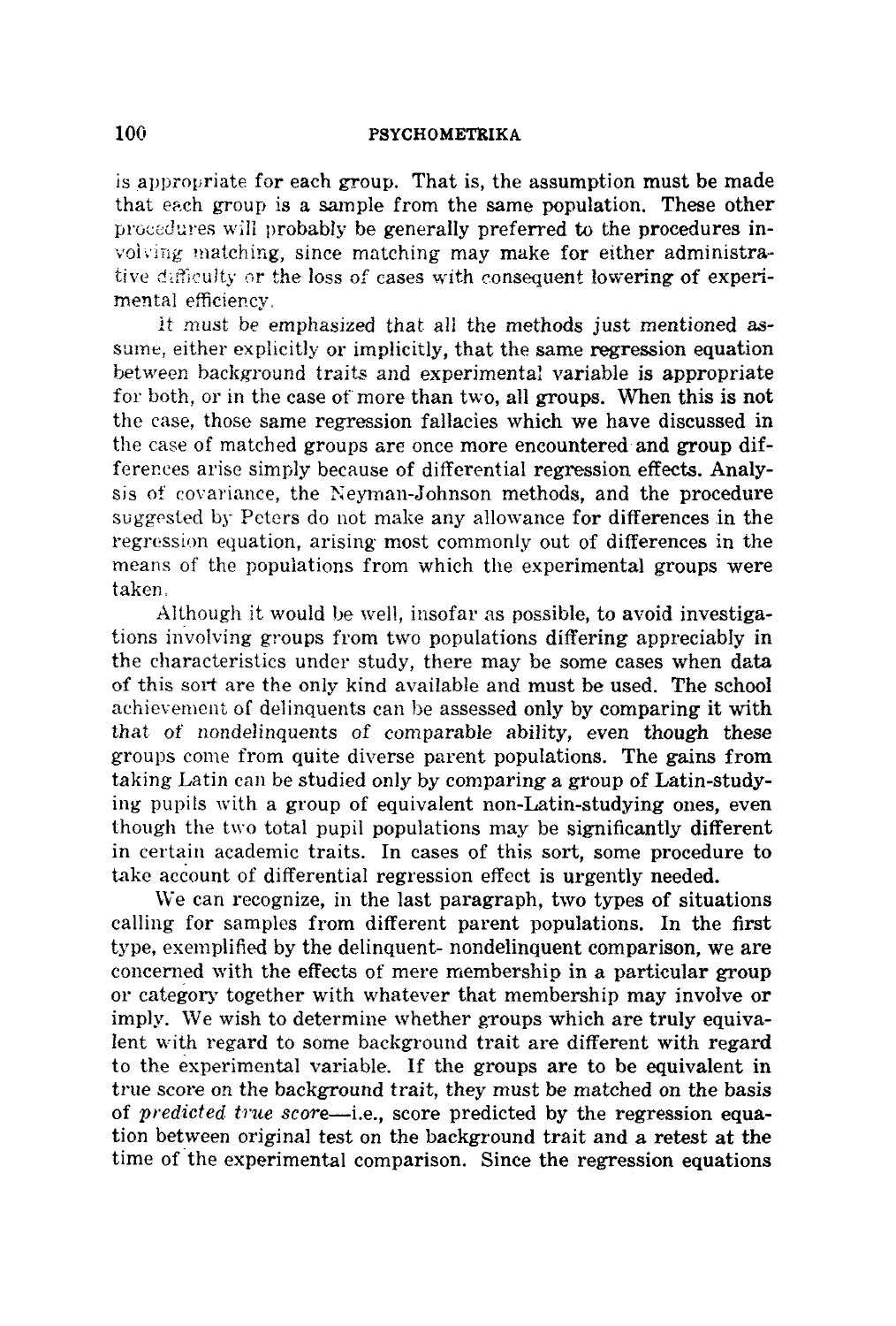for the different populations *will not be the same* in the case which we are now considering, the predicted true scores for each individual must be determined from *the regression equation for his own population.* Groups matched in this way will be truly equivalent upon the background trait, and differences between them in the experimental trait must be due to some factor other than background trait differences.

In the second type of situation, exemplified by the Latin-non-Latin comparison, we are interested in studying the effects of a certain type of experimental treatment, but the exigencies of life are such that that experimental treatment is and can be applied only to a population which is selected and atypical of the generality of cases. In this case, our concern is to get groups which would, except for the effect of the experimental treatment, be equivalent in the final test of the ability or trait being measured. We should match members from our two groups in terms of *predicted final test score.* Again the regression equation for predicting final test score will be different for each population and each final test score must be predicted in terms of the regression equation for that population. The regression equation for each population must be the one which holds *when the special experimental treatment is not applied,* or else the effect of the experimental treatment will be absorbed into our regression equation. If regressed values are used as indicated above and the groups are matched, an observed difference in actual final test scores will be attributable to the effect of the experimental treatment.

These procedures are straightforward, but involve quite a burden of computation. The chief difficulty to be encountered will be in determining the regression equations for the different parent populations. An expedient which may often be useful here is to assume that the variability and correlation are the same in the several parent populations. These could then be approximated by summing up the variances and covariances from the sample of each population which we have tested and computing the variance and correlation from these summed values. In that case, only the values for the means would be different in the regression equations for the several populations.

When it is no longer possible to match groups in terms of regressed scores as indicated in the preceding paragraph, it may still be possible to make some allowance for regression effects, making use of formulas (3) and (5) of this paper. Some of the statistics called for in these formulae may not be available, but even where it is not possible to compute the allowance precisely, it may be estimated on the basis of reasonable assumptions about the populations statistics.